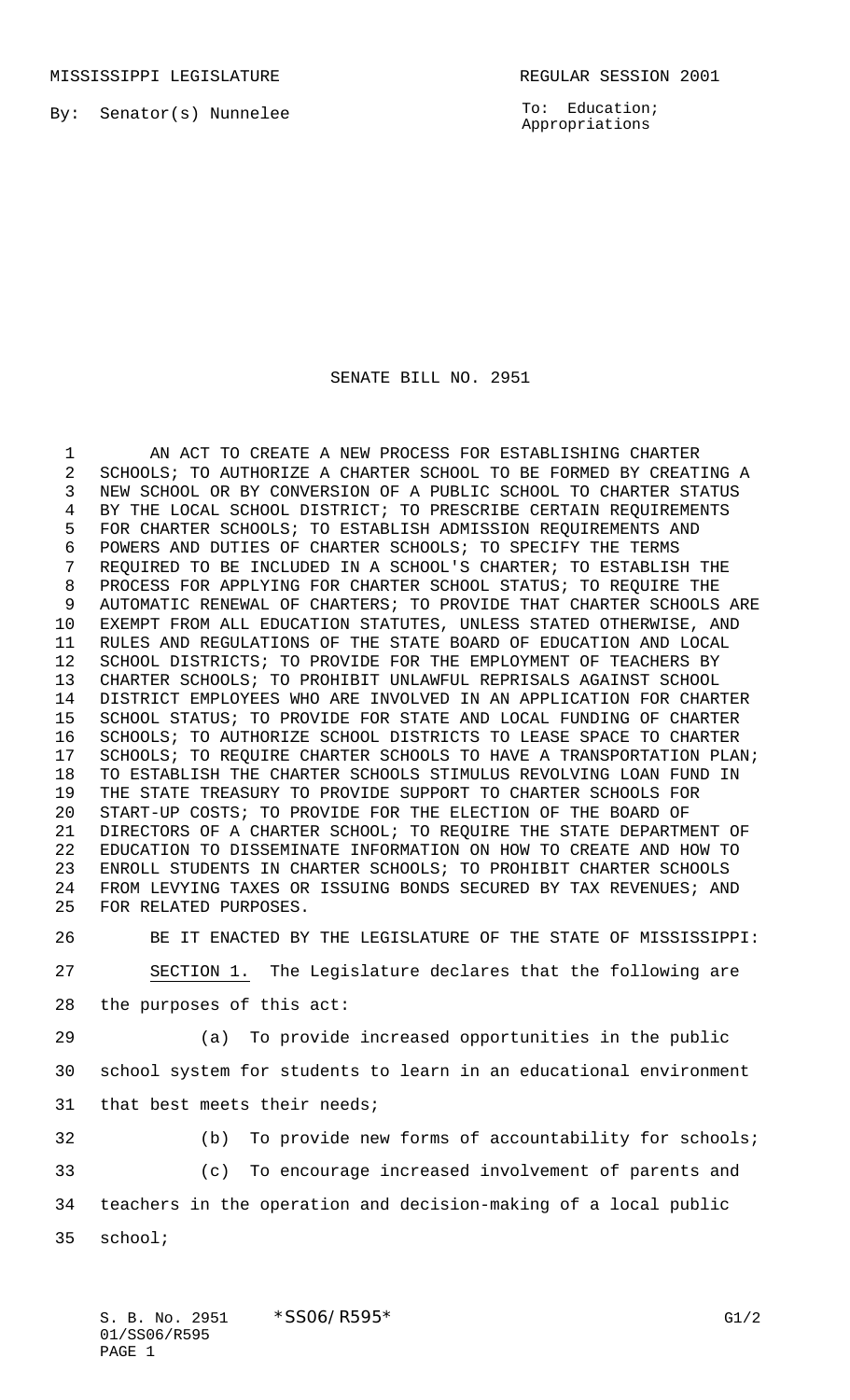(d) To encourage innovative and effective teaching methods; and

 (e) To create new professional opportunities for teachers.

 SECTION 2. For purposes of this act, the term "charter school" means a school that is operating under the terms of a charter granted by a local school district or the State Board of Education.

 SECTION 3. (1) A charter school may be formed in one (1) of the following manners:

 (a) By creating a new school, upon application for a new charter school made by any person, group of persons, organization or public institution; or

 (b) By a local school board, on its own motion, converting one or more of its schools to charter status.

 (2) The organizers of a proposed charter school may apply to, and the school may be sponsored by, the school board of the school district in which the proposed charter school is to be located or the State Board of Education.

 SECTION 4. In order for a school to be granted and to maintain charter status, the school must satisfy the following requirements:

(a) The school may not charge tuition;

 (b) The school may not discriminate on the basis of ethnicity, national origin, gender, income level, disabling condition, proficiency in the English language or athletic ability;

 (c) The school must meet all applicable health, safety and civil rights requirements;

 (d) The school must be subject to financial audits in the same manner as public school districts;

S. B. No. 2951 \*SS06/R595\* 01/SS06/R595 PAGE 2 (e) The school must be nonsectarian in its programs, admission policies, employment practices and all other operations;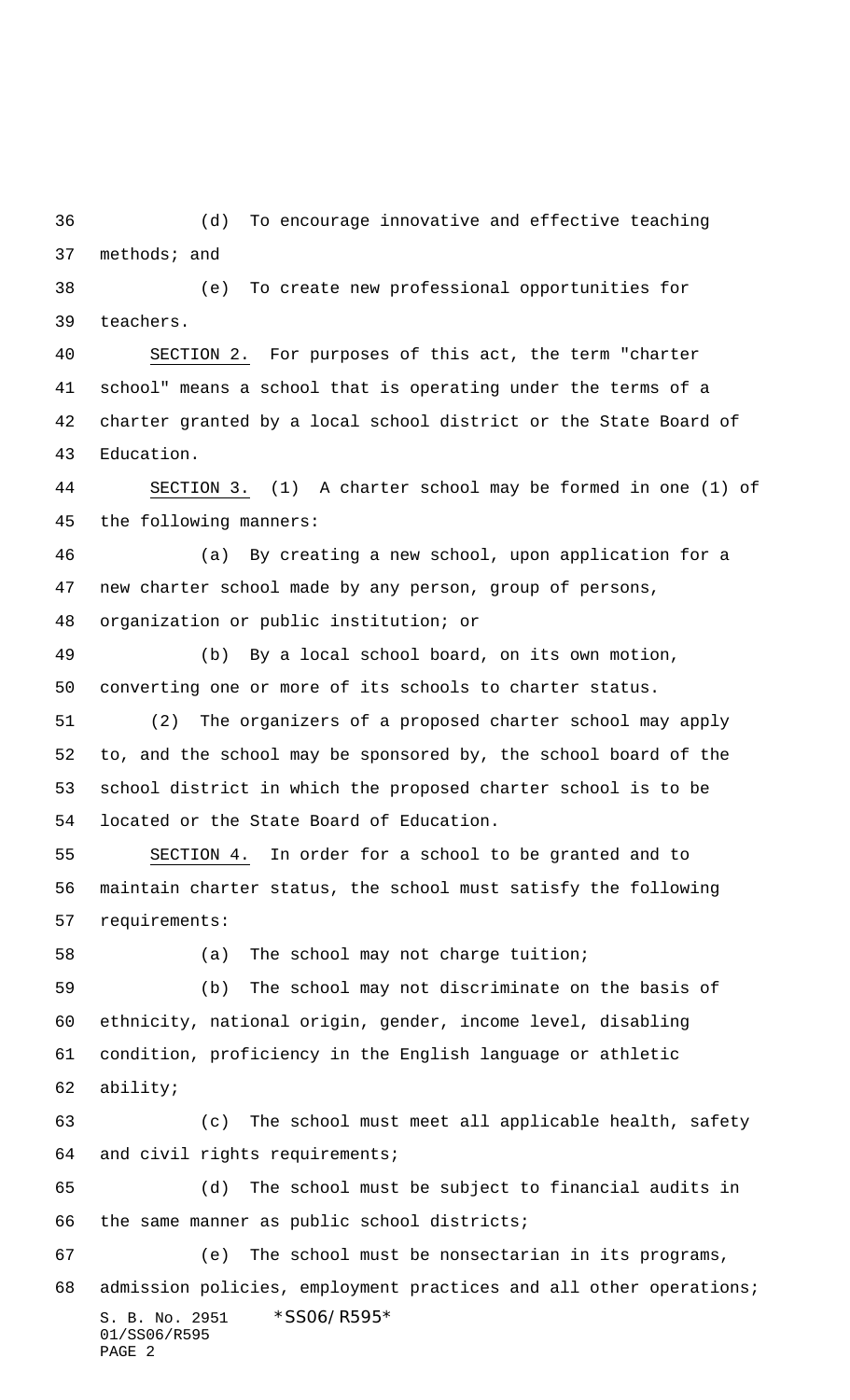(f) The school must be accountable to public authority 70 for performance as required under this act; and

 (g) The school must issue annual reports to parents and the sponsor of the charter school and must make the reports available to the public. These reports must include a financial statement, a description of the school's progress in reaching academic goals and a measure of parental satisfaction. The school shall submit a copy of the annual report to the State Department of Education.

 SECTION 5. (1) A charter school sponsored by a local school district must be open to admission to all students residing in that district. Students from outside the school district may be admitted if the sponsoring district and the charter school agree to and establish a procedure for the enrollment and admission of such students in the school's charter. If a student from outside the school district enrolls in the charter school, the school district from which the student comes may submit an amount equal to that student's pro rata share of the school district's local funds to the charter school.

 (2) A charter school sponsored by the State Board of Education must be open to any student residing in the state.

 (3) A charter school is subject to any desegregation court orders in effect in the school district in which the charter school is located.

 (4) A charter school must enroll an eligible student who submits a timely application for enrollment unless the number of applications for enrollment exceeds the capacity of a program, class, grade level or school building. If an excess number of applications are received by the charter school, all applicants must have an equal chance of being admitted under the following guidelines:

S. B. No. 2951 \*SS06/R595\* 01/SS06/R595 PAGE 3 (a) The school may not limit admission to students on the basis of intellectual ability, measure of achievement or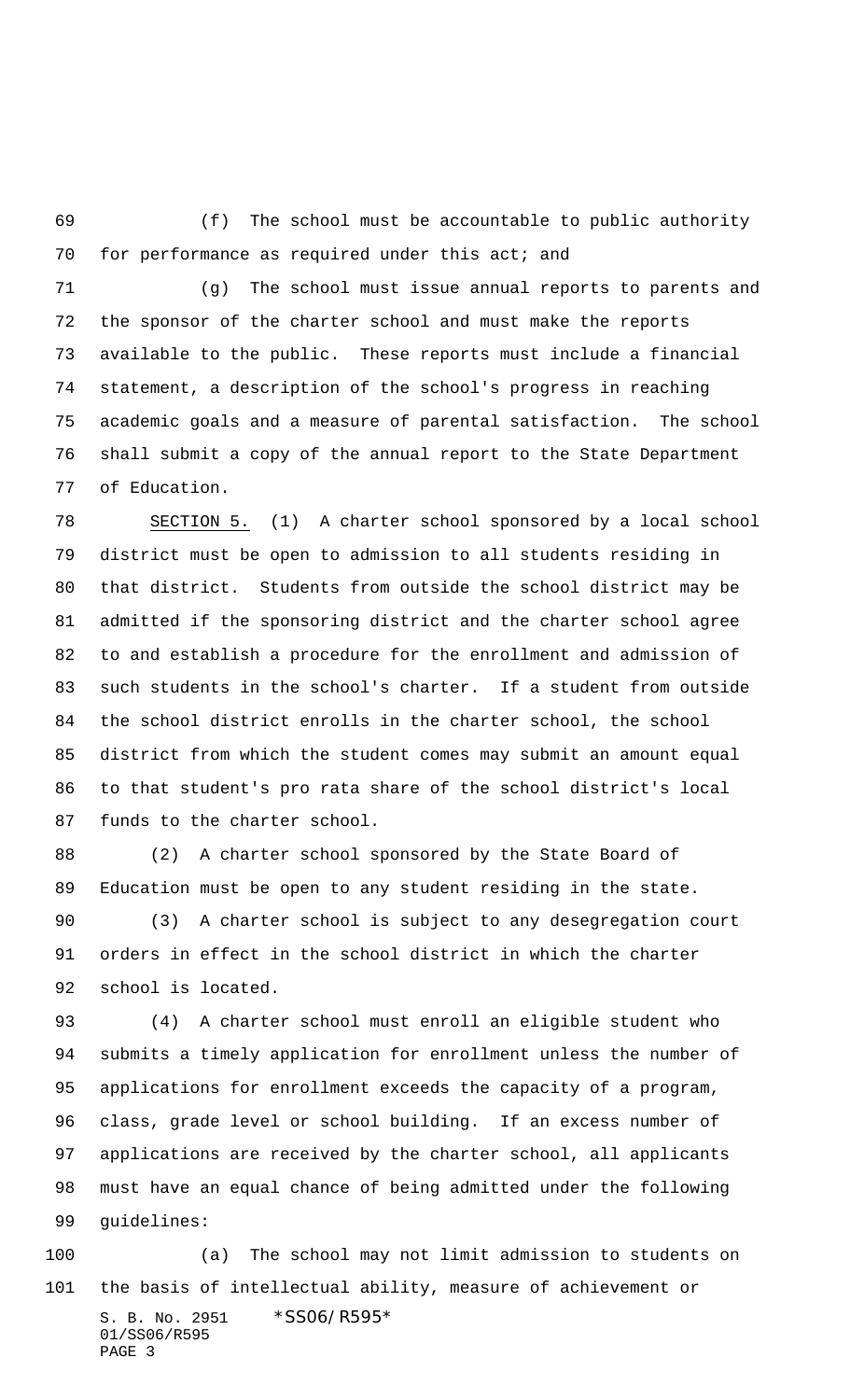aptitude or athletic ability. However, the school may screen students in areas such as academic aptitude, academic achievement or need if the screening is related to the school's academic mission.

 (b) The school may give preference in enrollment in the school's first year of operation to children of the founders and teachers of the charter school. In subsequent years, preference may be given to children of teachers and siblings of students enrolled at the school during the previous year and who will be enrolled in the current school year.

 (c) The number of students given preference in enrollment may not exceed fifty percent (50%) of the enrollment capacity of a program, class, grade level or school building.

 (d) Charter schools may determine enrollment by a random selection method. An applicant for enrollment in a preference category is eligible for inclusion in the general selection process if the applicant is not selected from the preference category before the enrollment capacity is met.

 (5) School districts may not assign students to a charter school.

 SECTION 6. (1) A charter school must organize as a nonprofit corporation. In addition, before the organizers of a proposed charter school submit an application for a charter, the organizers must have begun the process of applying for tax-exempt 126 status under  $501(c)(3)$  of the Internal Revenue Code.

(2) A charter school may sue and be sued.

S. B. No. 2951 \*SS06/R595\* 01/SS06/R595 PAGE 4 (3) A charter school may borrow funds and invest funds. Funds received and earnings from investments on gifts from nongovernmental entities may be accounted for separately. If a charter school closes, all unspent government funds, unspent earnings from those funds and assets purchased with government funds will revert to the state. Unspent funds from nongovernmental sources, unspent earnings from those funds, assets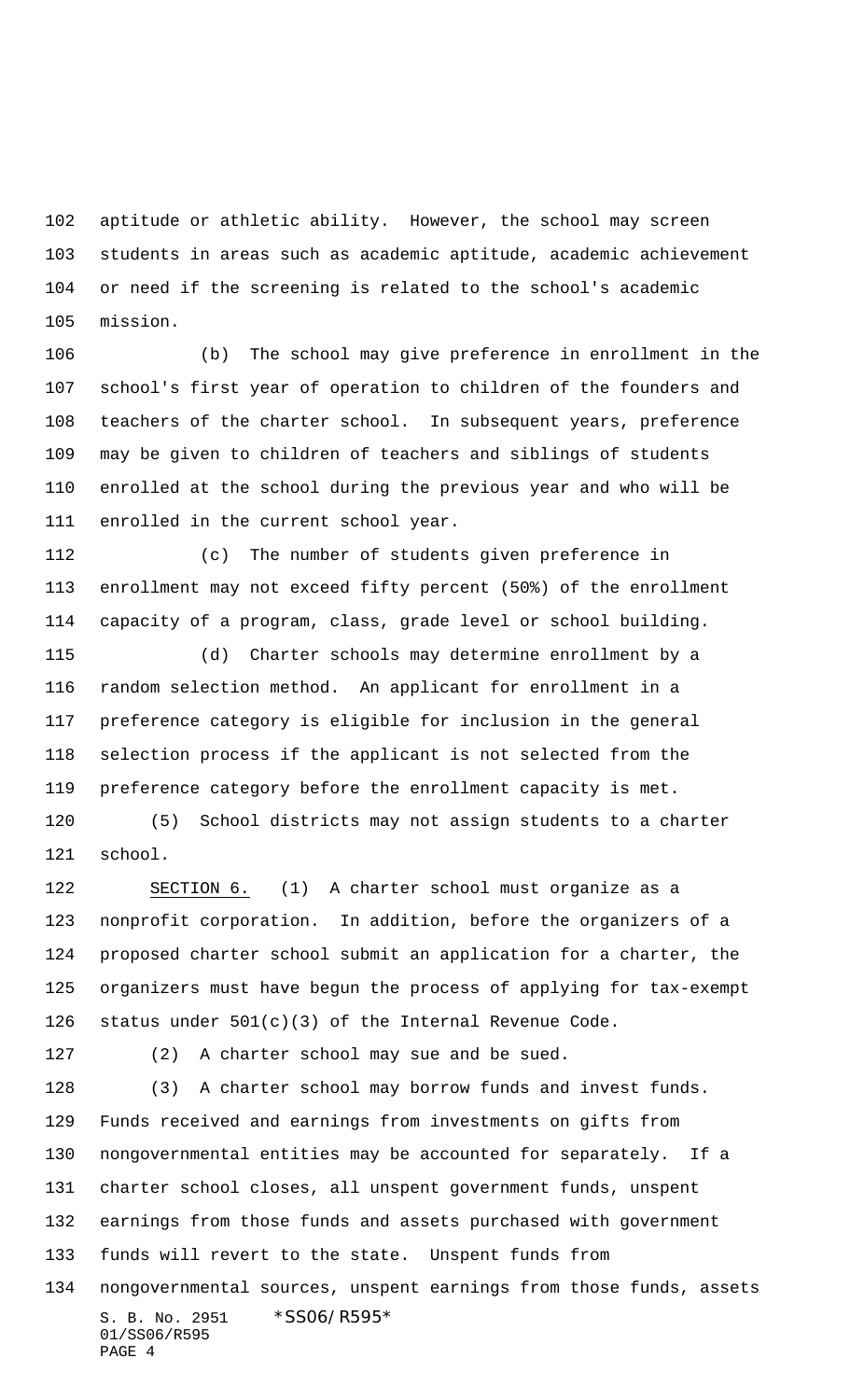purchased with those funds and debts of the school (unless otherwise provided for in the charter or debt instrument) shall revert to the nonprofit entity created to operate the school and may be disposed of according to applicable laws for nonprofit corporations. A government entity shall not be liable for any debt of the charter school unless that entity explicitly authorized the debt and agreed to be liable for nonpayment of the debt. A sponsor's approval of a charter school budget that includes debt does not constitute the sponsor's liability for that debt.

 (4) Members of a local school board or the State Board of Education are immune from civil or criminal liability with respect to all activities of a charter school approved or sponsored by the local school board or State Board of Education. The local school board or the State Board of Education, in its official capacity as sponsor of a charter school, may be held liable only for matters with which the respective board has been involved directly.

 SECTION 7. (1) The term of an initial charter shall be five (5) school years. A charter may be renewed for a term not exceeding five (5) school years.

 (2) The terms of a charter must include the following: (a) Assurances that: (i) The school will not charge tuition or other fees except in those instances when tuition or fees are allowed by

law to be charged by public school districts;

 (ii) The school will comply with federal, state and local rules, regulations and statutes relating to safety, civil rights and insurance. The State Department of Education shall publish a list of relevant rules, regulations and statutes to notify charter schools of their responsibilities under this item;

S. B. No. 2951 \*SS06/R595\* 01/SS06/R595 PAGE 5 (iii) The school will be nonsectarian in programs, admission policies, employment practices and all other operations;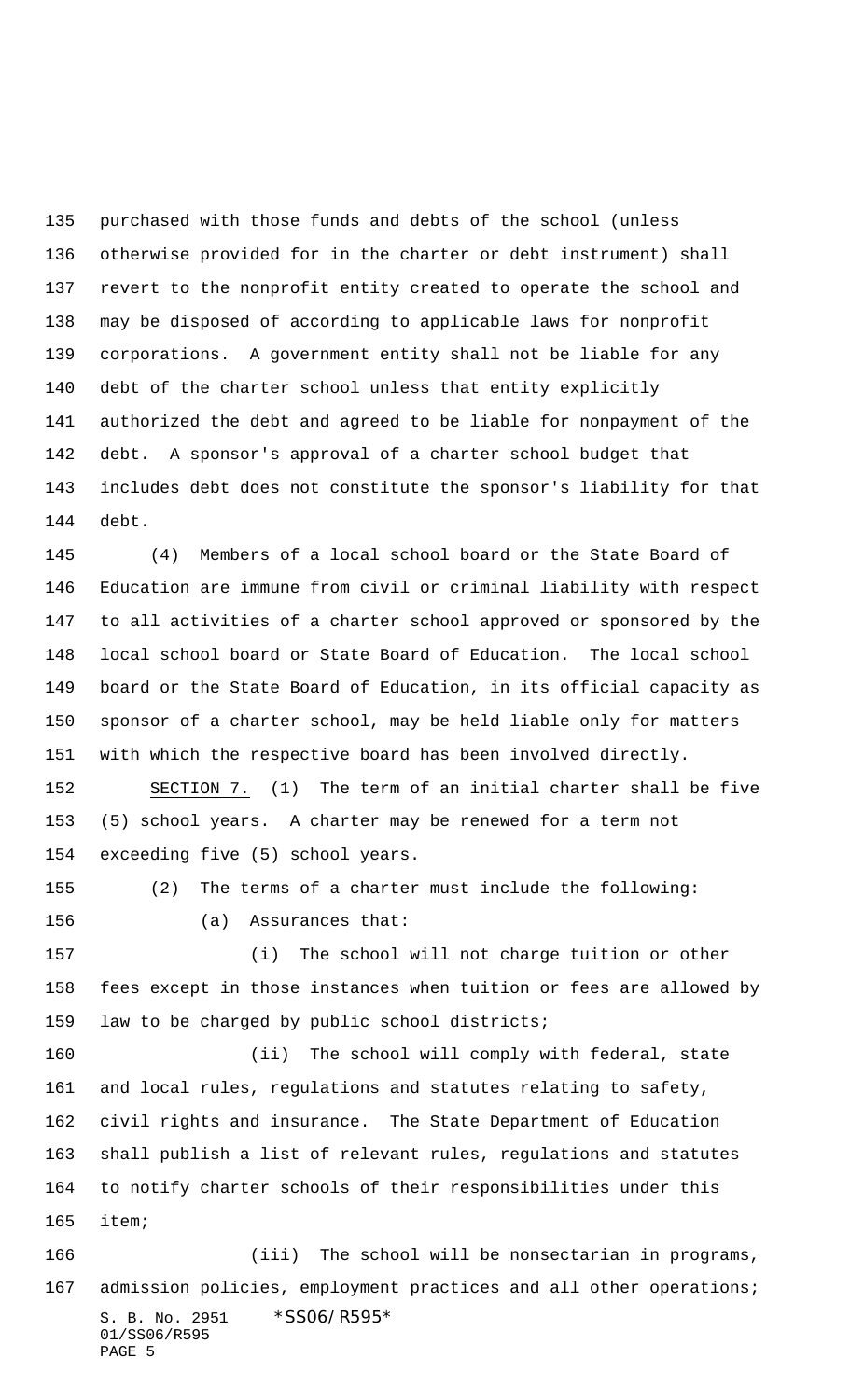(iv) The school will comply with the same audit requirements as public school districts and will cooperate fully 170 in audits conducted under the direction of the State Auditor; and (v) The school will comply with all federal and state laws relating to the education of children with disabilities

173 in the same manner as public school districts;

 (b) A description of the governing body that is responsible for the policy and operational decisions of the charter school, including the names of that body's initial members and a description of the method by which subsequent members will be elected and the method by which fairness and objectivity of those elections will be assured;

 (c) A description of the objective method or methods that will be used to measure student progress. Assessment tests required by the State Board of Education in the public schools will be at least one (1) component of the measurement of student progress;

 (d) A description of the school's plan for the transportation of students;

 (e) A description of the school's plan for handling disruptive students;

 (f) A description of the school's plan to publicize the existence, nature and application requirements of the charter school to as many of the citizens, as reasonably possible, of the school district in which the school will be located. This publicity must include at least one (1) informational meeting to which the public is invited;

 (g) Any other matters required by this act to be included in a charter; and

 (h) Any other matters that the sponsor and charter school agree to include. Failure to agree on such additional matters shall not constitute grounds for rejection of a charter application.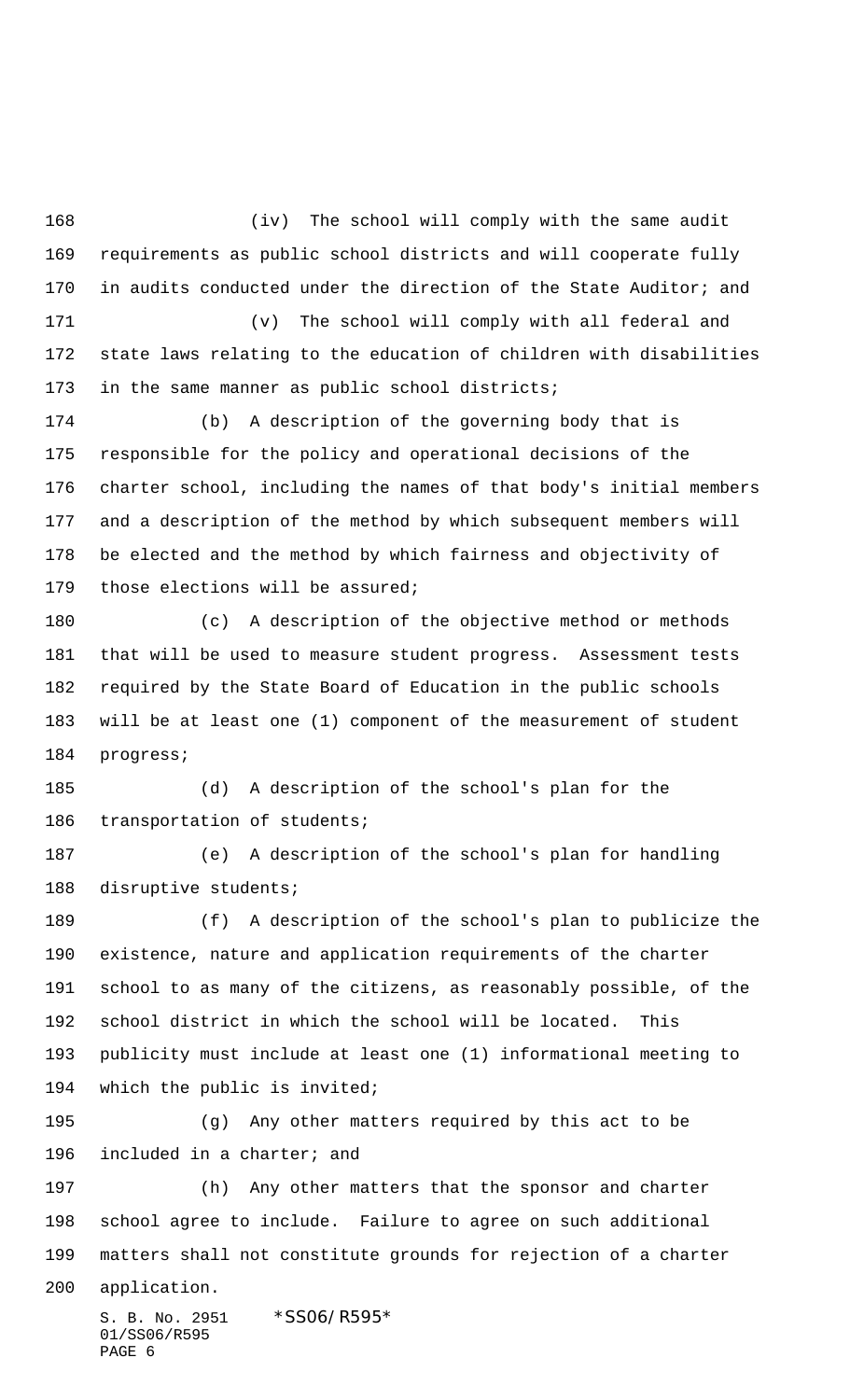(3) The charter must include the following attachments:

 (a) A description of the program of instruction. A charter school must provide a comprehensive program of instruction for at least one (1) complete grade level of kindergarten, elementary or secondary education. A school may offer this program of instruction with an emphasis on a specific learning philosophy, style or certain subject area. If the school is a high school, the program of instruction must ensure that in order to be eligible for graduation, a student must have earned the minimum number of units required for graduation from public high schools by the State Board of Education. A school may add grade levels during any year of the charter, if notice of the additional grade levels is submitted to the sponsor of the charter school at least six (6) months before the beginning of the school year in 215 which those grade levels will be offered; and

 (b) A budget encompassing all necessary items for operating the school, based on one or more projections of the number of students the school anticipates serving in the year for which the budget is prepared.

 (4) Provisions of the charter may be amended at any time by agreement between the sponsor of the charter school and the school. The attachments must be submitted to the sponsor by the school on an annual basis and may not be revised by the sponsor unless the information in the submissions indicates a violation of this act or any other law.

 SECTION 8. (1) An application for a charter consists of a proposed charter and all attachments required under Section 7 of this act.

S. B. No. 2951 \*SS06/R595\* 01/SS06/R595 (2) The State Board of Education or a local school board to which an application for a charter has been submitted must respond to the application within thirty (30) days after receiving the application. The response may be in the form of approval of the application as submitted, rejection, or approval of the

PAGE 7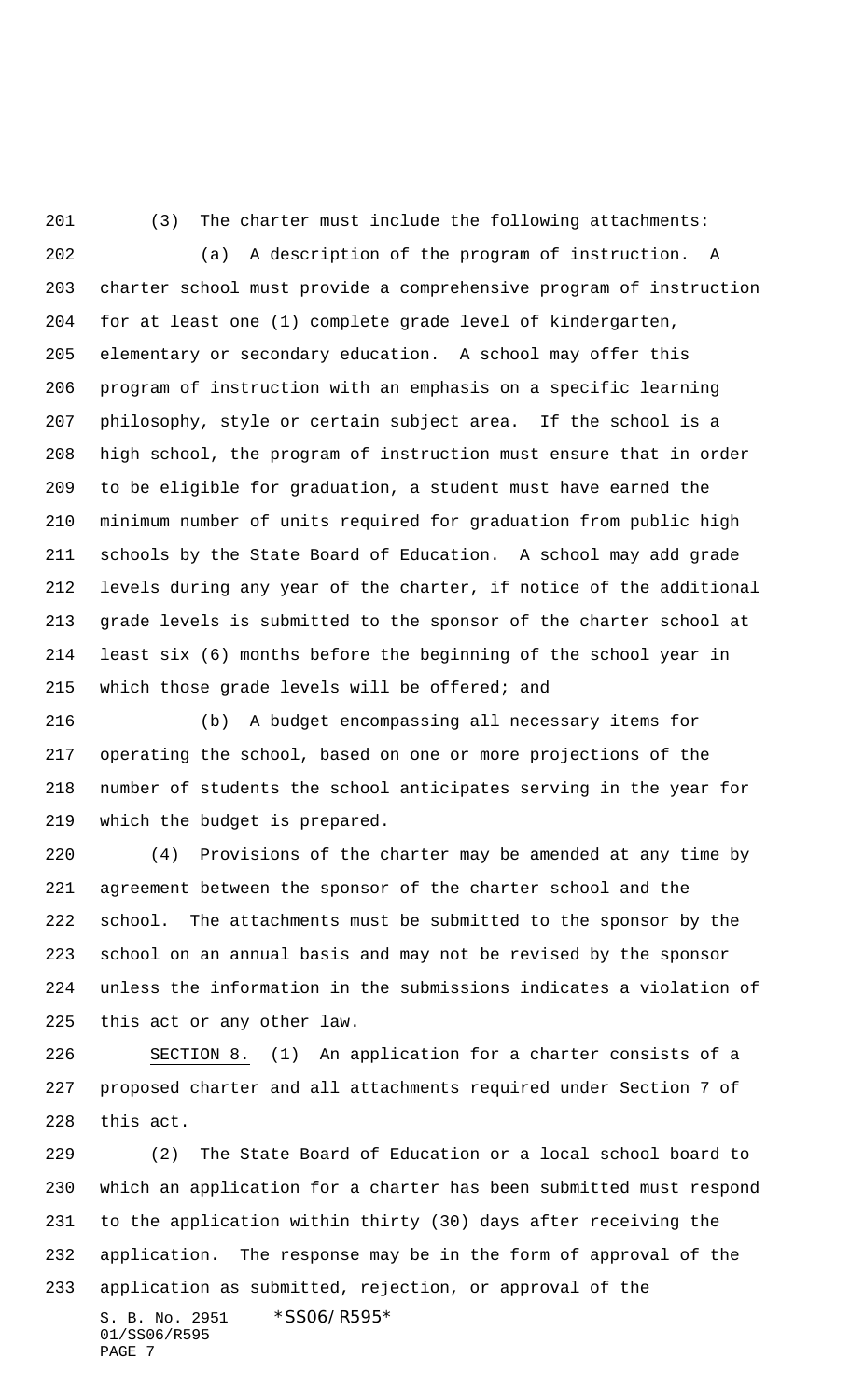application subject to negotiation of details, which negotiation must be conducted in good faith.

(3) An application for a charter must be approved unless:

 (a) The application does not contain all items required by this act;

 (b) One or more of the application's provisions are not in compliance with applicable law; or

 (c) The sponsor determines that the applicants are incompetent to carry out one or more of the plans described in the application, in which case the incompetence must be documented by the State Board of Education or the local school district to which the application was submitted.

 (4) A rejection of an application for a charter must be submitted in writing to the applicants when the rejection occurs and accompanied by the reasons for the rejection.

 (5) The rejection of an application by the State Board of Education or by a local school district to which the application was submitted does not bar submission of the same application to a different chartering authority. The State Board of Education must provide technical assistance to an applicant whose application has been rejected.

 SECTION 9. (1) At the end of a charter school's fourth year of operation, the sponsor of the school must renew the agreement, with any modifications that are the product of a good faith negotiation, for an additional five (5) years if the following conditions have been met:

 (a) The school substantially has met the requirements 261 for student performance stated in the agreement; and

 (b) The school substantially has complied with other provisions of the charter.

S. B. No. 2951 \*SS06/R595\* 01/SS06/R595 PAGE 8 (2) A charter issued under this act may be revoked by the sponsor, and the charter school must be closed, if the sponsor determines that one or more of the following have occurred: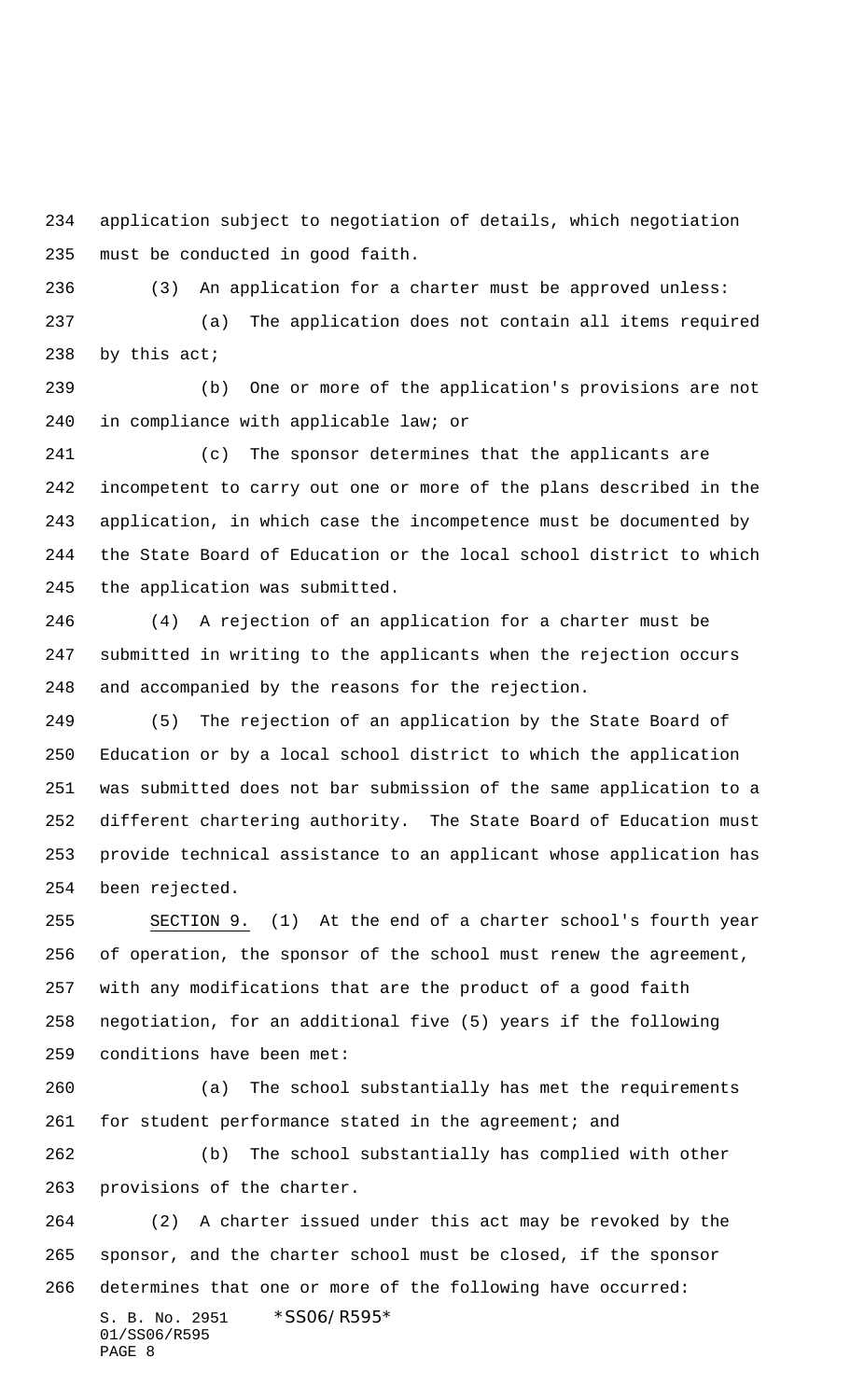(a) Repeated or substantial failure of the charter school to maintain applicable safety standards;

 (b) Substantial failure of the charter school to meet auditing or other financial standards as required under this act;

 (c) Blatant and recurrent violations of provisions of 272 the charter or failure to comply with provisions of the charter; or

 (d) The existence of one or more grounds for revocation as specified in the charter.

 (3) If a charter is revoked, the charter school must remain open until the end of the school year in which the revocation takes effect unless the State Department of Education determines that an extreme emergency situation that jeopardizes the safety and security of the students of the school exists.

 (4) The revocation or nonrenewal of a charter must be accompanied by a list of specific reasons for the action. The charter school may seek judicial review of the decision to revoke or not to renew a charter.

 SECTION 10. (1) Except as otherwise provided under subsection (2) of this section, all schools chartered under this act are exempt from those statutes applicable to the public schools and the rules, regulations, policies and procedures of the State Board of Education and the local school district. However, a charter school may elect to comply with one or more statutory provisions or rules, regulations, policies and procedures of the State Board of Education and the local school district. A charter school must comply with general health and safety standards.

 (2) Charter schools are not exempt from the following statutes:

 (a) Section 37-9-75, which relates to teacher strikes; (b) Section 37-11-20, which prohibits acts of intimidation intended to keep a student from attending school;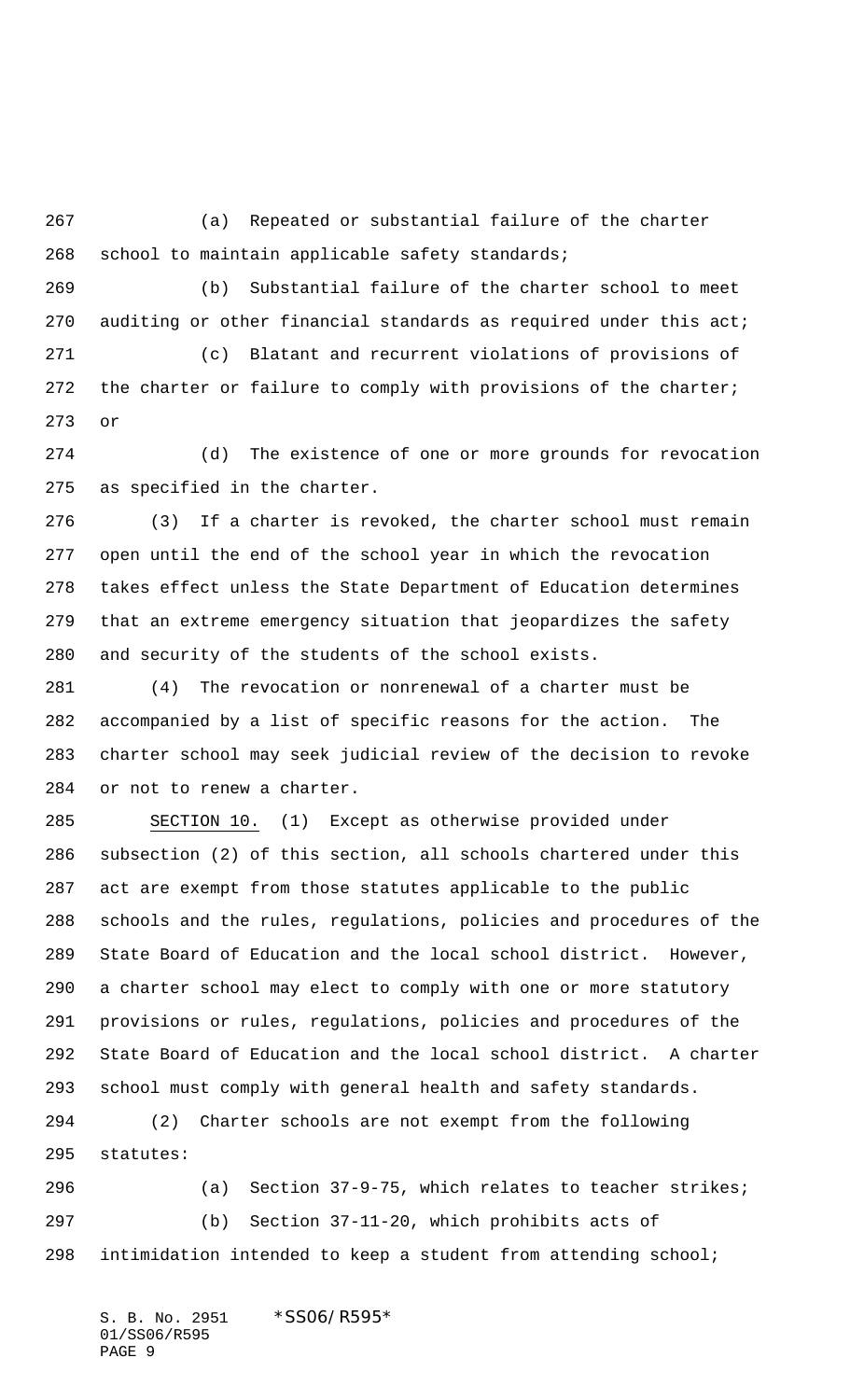(c) Section 37-11-21, which prohibits parental abuse of school staff;

 (d) Section 37-11-23, which prohibits the willful disruption of school and school meetings;

 (e) Sections 37-11-29 and 37-11-31, which relate to reporting requirements regarding unlawful or violent acts on school property; and

 (f) Section 37-19-53, which prohibits false reporting of student counts by school officials.

 SECTION 11. (1) A charter school must select the teachers to be employed by the school, and the teachers must agree to be employed by the charter school. A school district may not assign teachers employed by the district to a charter school.

 (2) Teachers in charter schools are employees of the school. (3) The governing body of a charter school must disclose the qualifications of the teachers in the charter school to the student's parents.

 (4) Charter school teachers are eligible for the same health and retirement benefits as other public school teachers. Charter schools may pay for all or part of a teacher's health insurance premiums, including family coverage, as part of the teacher's compensation package.

 SECTION 12. (1) A school district, school district employee or any other person who has control over personnel actions may not take unlawful reprisal against an employee of the school district because the employee is directly or indirectly involved in an application to establish a charter school. A school district employee may not take unlawful reprisal against an educational program of the school or the school district because an application to establish a charter school proposes the conversion of all or a portion of the educational program to a charter school.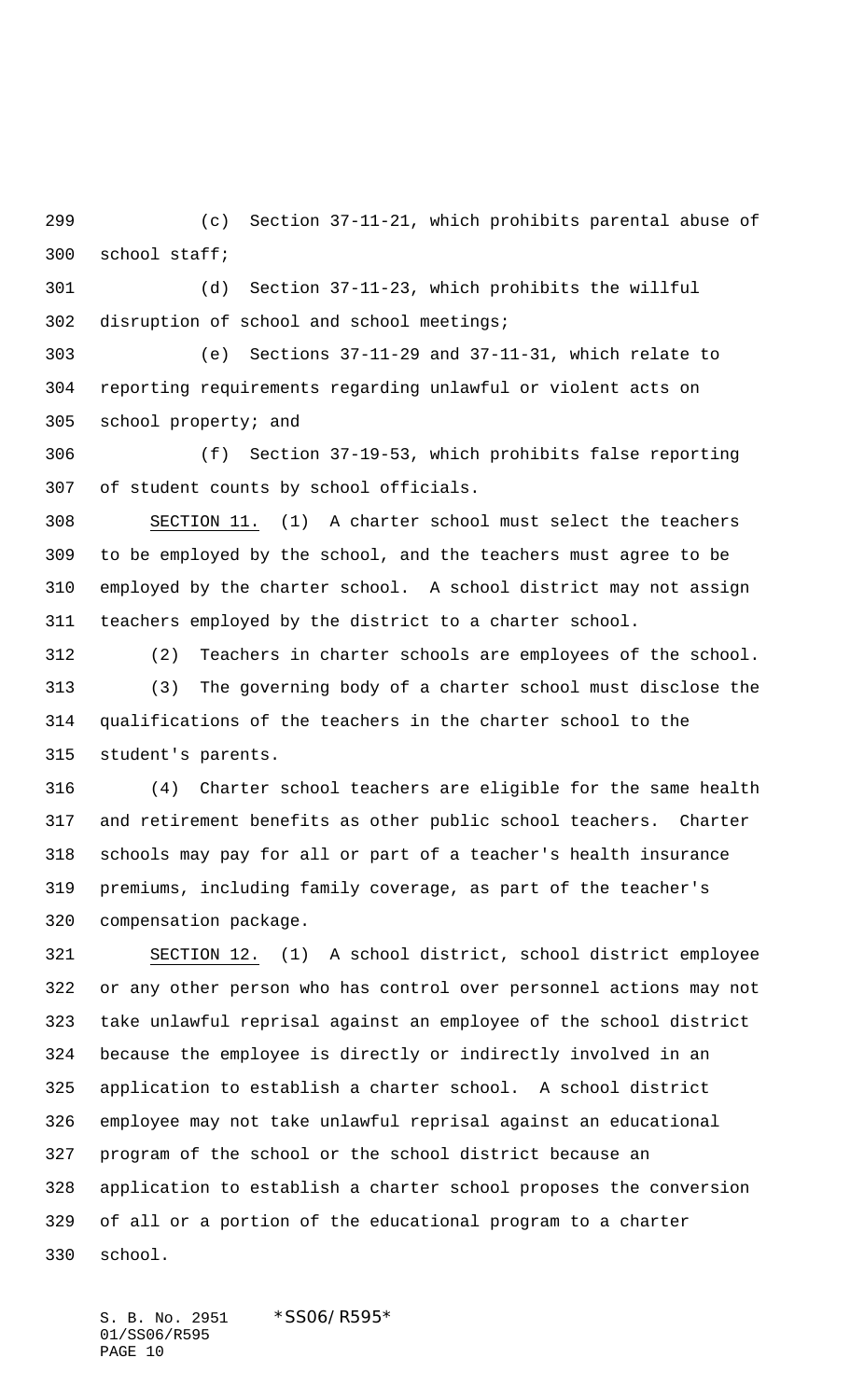(2) As used in this section, the term "unlawful reprisal" means:

 (a) With respect to a school district employee, an action that is taken by another school district employee as a direct result of a lawful application to establish a charter school and which is adverse to the employee and results in one or more of the following for the employee:

 (i) Disciplinary or corrective action; (ii) Detail, transfer or reassignment; (iii) Suspension, demotion or dismissal; (iv) An unfavorable performance evaluation; (v) A reduction in pay, benefits or awards; (vi) Elimination of the employee's position without a reduction in force by reason of lack of monies or work; or (vii) Other significant changes in duties or responsibilities which are inconsistent with the employee's salary

or employment classification; and

 (b) With respect to an educational program, an action that is taken by a school district employee as a direct result of a lawful application to establish a charter school and which is adverse to the educational program and results in one or more of the following:

 (i) Suspension or termination of the program; (ii) Transfer or reassignment of the program to a less favorable department; (iii) Relocation of the program to a less favorable site within the school or school district; or (iv) Significant reduction or termination of funding for the program. SECTION 13. (1) A charter school's funding must be based on the number of students enrolled in and in attendance at the

school.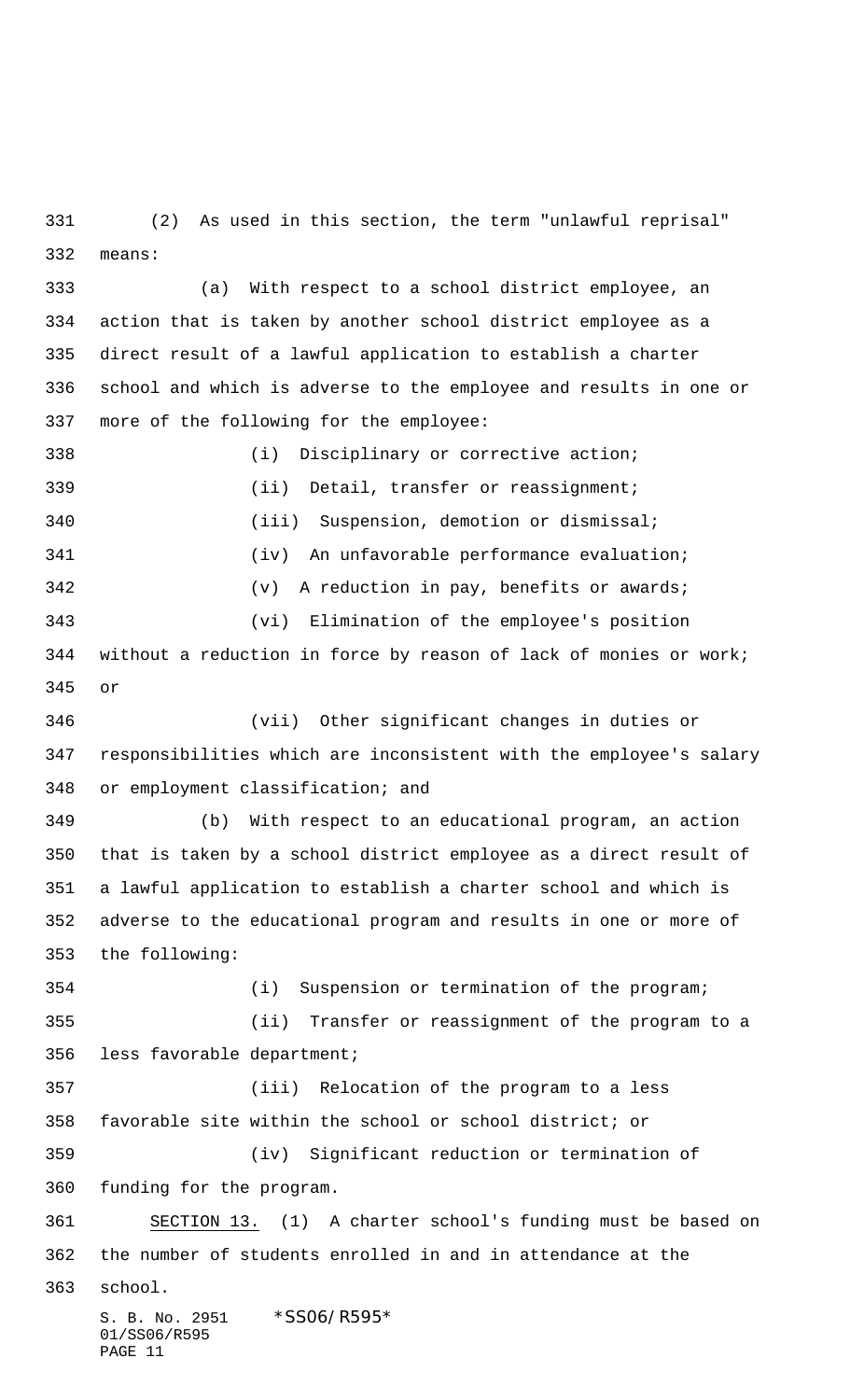(2) For a school sponsored by a local district, local funding must be negotiated between the school district and the school. State funding shall be calculated by multiplying the average daily attendance at the charter school by the state's portion of the district's per-pupil expenditures two (2) school years preceding the school year being funded. Federal funds must be distributed as dictated by federal law.

 (3) A charter school sponsored by the State Board of Education shall notify and request state, local and federal funds from each school district in which a student attending the school resides. Those school districts shall include such students in their average daily attendance reports in a manner determined by the State Board of Education. The charter school also shall send a copy of each notification and request for funding to the State Department of Education. Local and state per-pupil funding shall be equal to the local and state portion, respectively, of the per-pupil expenditures two (2) school years preceding the school year being funded in the district in which the student resides.

 (4) The State Department of Education shall define the means by which a school district may require verification of residency and attendance at a charter school. A district must remit requested funds in a timely fashion, as defined by the State Board of Education. When contributions are not forwarded in a timely manner, the state shall assess a ten percent (10%) penalty payable to the charter school for failure to forward the contribution.

 (5) For a new charter school, pre-enrollment or other reasonable information shall be the basis for initial funding. The State Board of Education shall define the types of information that may be used for this purpose, as well as methods of correcting any discrepancies between the original estimates on which funding is based and the actual average daily attendance. (6) The charter school may receive gifts and grants from any public or private sources.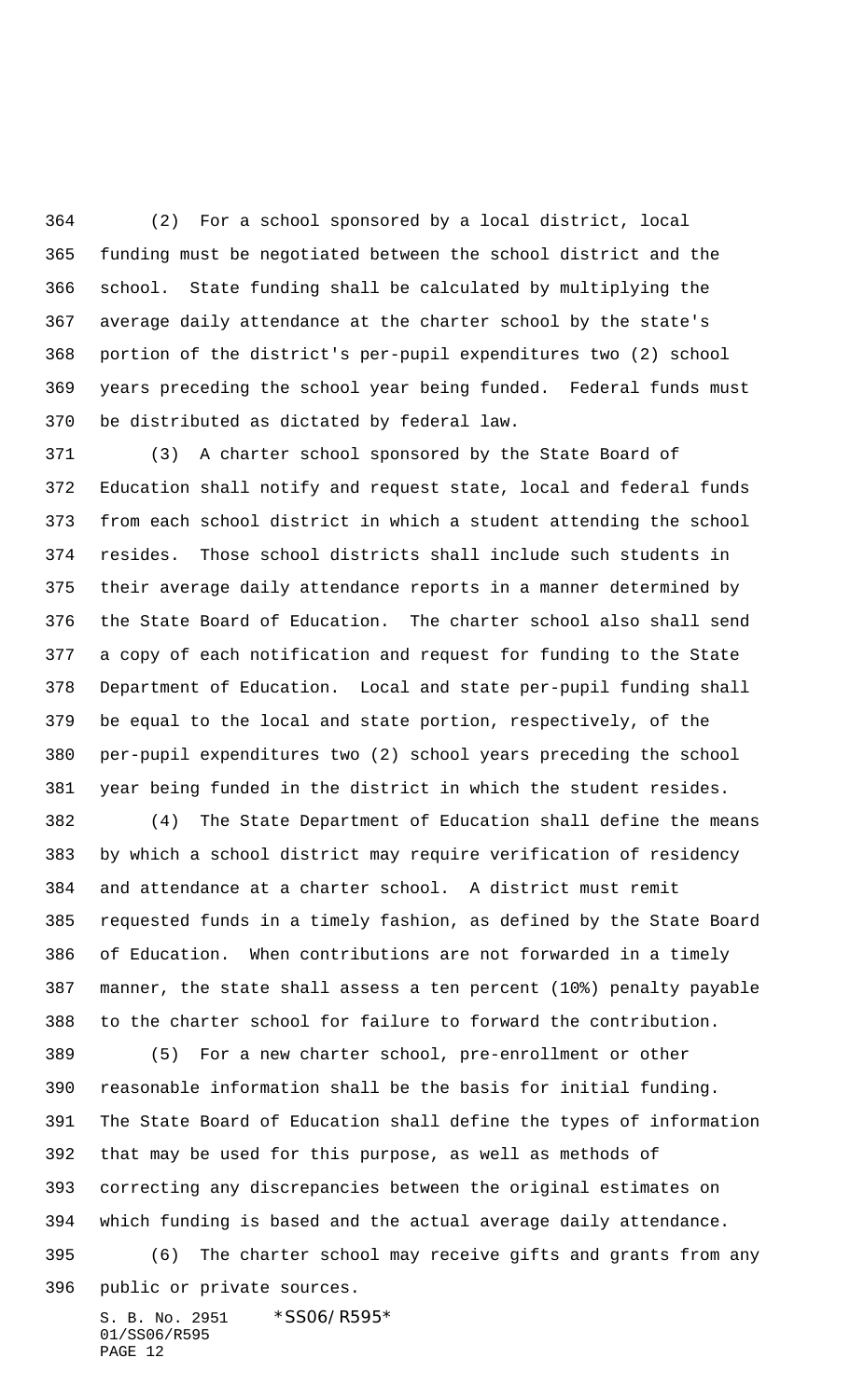SECTION 14. (1) A school district may lease space or sell services to a charter school. A school district must make unused buildings available to a charter school and must bargain in good faith over the terms of the lease.

 (2) A charter school may lease space or secure services from another public body, nonprofit organization or private organization or individual.

 SECTION 15. The charter school must include a transportation plan for its students as part of the charter. The state will provide transportation funds to the charter school at the same rate as provided for other public school students.

 SECTION 16. (1) A sponsor may issue a charter to a charter school applicant before the applicant has secured space, equipment and personnel if the applicant indicates authorization is necessary for the school to raise working capital.

 (2) There is established in the State Treasury a fund to be known as the "Charter Schools Stimulus Revolving Loan Fund." The purpose of the fund is to provide financial support to charter school applicants and charter schools for start-up costs and costs associated with renovating or remodeling existing buildings and structures. The fund shall consist of monies appropriated by the Legislature, repaid loans from borrowers and grants, gifts, devises and donations from any public or private source. The State Department of Education shall administer the fund.

 (3) The State Board of Education shall adopt rules and regulations necessary for the implementation of this section, including application and notification requirements. If sufficient funds are available for this purpose, monies from the Charter Schools Stimulus Revolving Loan Fund shall be distributed to qualifying charter school applicants and charter schools in the following manner:

S. B. No. 2951 \*SS06/R595\* 01/SS06/R595 PAGE 13 (a) Each qualifying charter school applicant or charter school shall be awarded an initial loan of not more than Fifty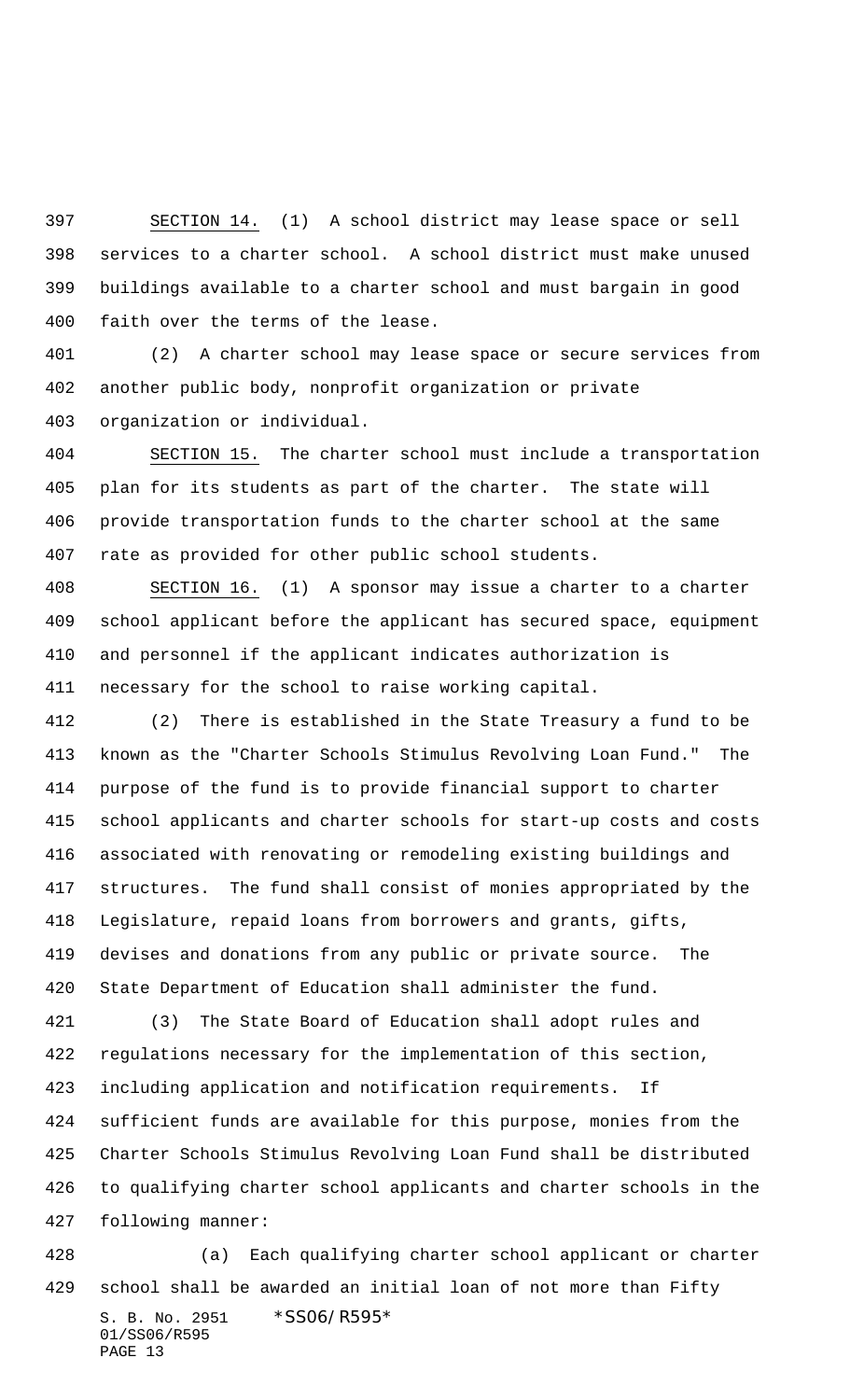Thousand Dollars (\$50,000.00) before or during the first year of the charter school's operation. This loan must be repaid over a period of no more than five (5) years. If any applicant for a charter school receives an initial loan pursuant to this paragraph and fails to begin operating a charter school within the following eighteen (18) months, the applicant shall reimburse the State Board of Education for the amount of the initial loan plus interest calculated at a rate of ten percent (10%) per year.

 (b) Applicants for charter schools and charter schools that receive initial loans pursuant to paragraph (a) of this subsection may apply for an additional loan of not more than Fifty Thousand Dollars (\$50,000.00). If an applicant for a charter school receives an additional loan pursuant to this paragraph and fails to begin operating a charter school within the following eighteen (18) months, the applicant shall reimburse the State Board of Education for the amount of the additional loan, plus interest calculated at a rate of ten percent (10%) per year. A reimbursement required by this paragraph is in addition to any reimbursement required under paragraph (a).

 SECTION 17. (1) The initial board of directors of a charter school must be designated by the applicants who have been granted the charter. This initial board shall govern the school's first year of operation.

 (2) Not less than six (6) months before the beginning of the charter school's second school year, the school shall hold an election for members of the school's board of directors. The term of office for this board shall be set according to the charter.

 (3) Administrative and instructional personnel of the charter school and all parents of children enrolled in the school shall be eligible to participate in any election of members of the board of directors.